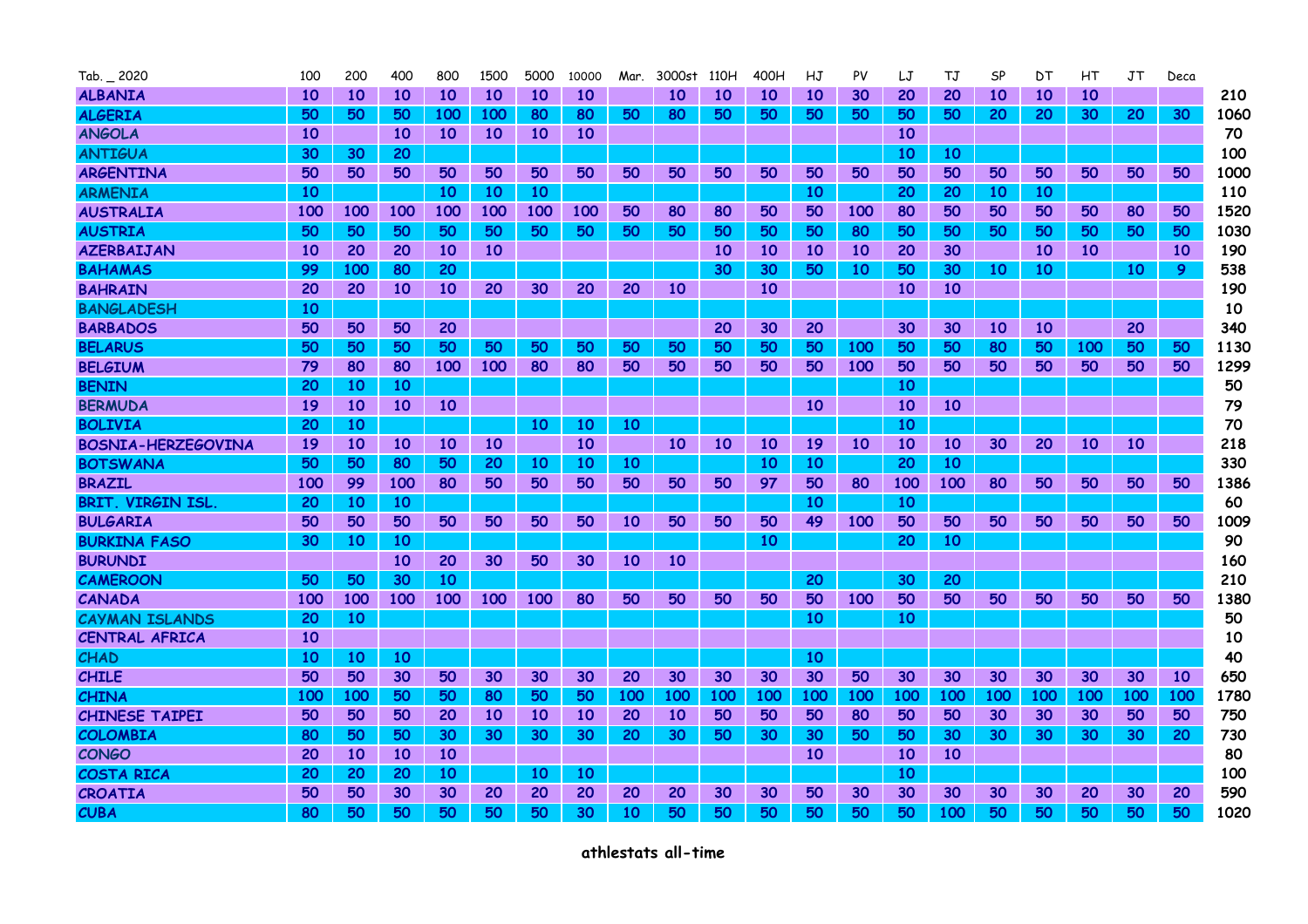| Tab. 2020                      | 100 | 200       | 400 | 800             | 1500      | 5000 | 10000     | Mar. | 3000st 110H |     | 400H            | HJ        | PV        | LJ  | ТJ        | <b>SP</b> | DТ  | НT  | JT         | Deca |      |
|--------------------------------|-----|-----------|-----|-----------------|-----------|------|-----------|------|-------------|-----|-----------------|-----------|-----------|-----|-----------|-----------|-----|-----|------------|------|------|
| <b>CYPRUS</b>                  | 30  | 30        | 30  | 20              | 20        | 10   | 10        |      | 10          | 20  | 20              | 30        | 50        | 30  | 20        | 20        | 30  | 20  | 20         | 10   | 430. |
| <b>CZECH REPUBLIC</b>          | 80  | 80        | 80  | 80              | 50        | 50   | 50        | 50   | 50          | 100 | 100             | 100       | 100       | 100 | 100       | 100       | 100 | 100 | 100        | 100  | 1670 |
| DEMOC. REP. OF CONGO           | 20  | 10        |     |                 |           |      |           |      |             |     |                 |           |           | 10  |           |           |     |     |            |      | 40   |
| <b>DENMARK</b>                 | 50  | 50        | 50  | 50              | 50        | 50   | 50        | 50   | 50          | 50  | 50              | 50        | 50        | 50  | 50        | 50        | 50  | 50  | 50         | 50   | 1000 |
| <b>DJIBOUTI</b>                |     |           |     | 10              | 30        | 20   | 10        | 10   |             |     |                 |           |           |     |           |           |     |     |            |      | 80   |
| <b>DOMINICA</b>                | 10  | 10        | 10  |                 |           |      |           |      |             |     |                 | <b>10</b> |           | 10  | <b>10</b> |           |     |     |            |      | 60   |
| <b>DOMINICAN REPUBLIC</b>      | 50  | 50        | 50  | 30              | 20        | 10   | 10        | 10   | 10          | 50  | 50              | 30        | 20        | 50  | 50        | 20        | 20  | 10  | 20         | 20   | 580  |
| <b>ECUADOR</b>                 | 50  | 30        | 30  | 20              | <b>10</b> | 20   | <b>10</b> | 10   | 10          | 10  | 20              | 20        | 30        | 30  | 30        | 10        | 10  | 10  | 10         | 10   | 380  |
| <b>EGYPT</b>                   | 30  | 30        | 30  | 20              | 20        | 10   | 10        | 10   | 20          | 50  | 30              | 29        | 50        | 30  | 30        | 50        | 50  | 50  | 30         | 20.  | 599  |
| EL SALVADOR                    | 10  |           | 10  |                 |           |      |           |      |             |     | 10              |           | 20        |     |           |           |     |     |            |      | 50   |
| <b>ERITREA</b>                 |     |           |     | 30              | 50        | 50   | 50        | 50   | 19          |     |                 |           |           |     |           |           |     |     |            |      | 249  |
| <b>ESTONIA</b>                 | 50  | 50        | 50  | 50              | 50        | 50   | 50        | 50   | 50          | 50  | 50              | 100       | 100       | 100 | 50        | 80        | 100 | 50  | 100        | 100  | 1330 |
| <b>ETHIOPIA</b>                | 20  | 30        | 50  | 80              | 100       | 100  | 100       | 100  | 100         |     | 30              | 10        |           | 20  | 10        |           |     |     | 20         |      | 770  |
| <b>FIDJI</b>                   | 10  | <b>10</b> | 20  |                 |           |      |           |      |             |     | 10              | 20        |           | 20  |           |           | 10  |     |            |      | 100  |
| <b>FINLAND</b>                 | 50  | 50        | 50  | 100             | 50        | 50   | 50        | 50   | 50          | 50  | 50              | 50        | 100       | 100 | 50        | 100       | 100 | 100 | <b>100</b> | 100  | 1400 |
| <b>FRANCE</b>                  | 100 | 100       | 100 | 100             | 100       | 100  | 100       | 100  | 100         | 100 | 100             | 100       | 100       | 100 | 100       | 100       | 100 | 100 | 100        | 100  | 2000 |
| <b>GABON</b>                   | 10  | <b>10</b> |     |                 |           |      |           |      |             |     |                 |           |           |     |           |           |     |     |            |      | 20   |
| <b>GAMBIA</b>                  | 50  | 30        | 20  | 10 <sup>°</sup> |           |      |           |      |             |     |                 | 10        |           | 20  |           |           |     |     |            |      | 140  |
| <b>GEORGIA</b>                 | 20  | 20        | 10  | 10              | 10        |      |           |      |             | 10  | 10              | 20        | <b>19</b> | 20  | 20        | 20        | 10  | 10  |            | 10   | 219  |
| <b>GERMANY</b>                 | 100 | 100       | 100 | 100             | 100       | 100  | 100       | 100  | 100         | 100 | 100             | 100       | 100       | 100 | 100       | 100       | 100 | 100 | 100        | 100  | 2000 |
| GHANA                          | 80  | 50        | 50  | 20              | 10        | 10   |           |      |             | 20  | 20              | 20        |           | 30  | 50        |           |     |     | 10         |      | 370  |
| <b>GREAT BRITAIN &amp; N.I</b> | 100 | 100       | 100 | 100             | 100       | 100  | 100       | 100  | 100         | 100 | 100             | 100       | 100       | 100 | 100       | 100       | 100 | 100 | 100        | 100  | 2000 |
| <b>GREECE</b>                  | 50  | 50        | 50  | 50              | 50        | 50   | 50        | 50   | 50          | 50  | 50              | 50        | 100       | 80  | 50        | 50        | 50  | 50  | 50         | 50   | 1080 |
| <b>GRENADA</b>                 | 30  | 29        | 30  | <b>10</b>       |           |      |           |      |             |     |                 | 10        |           | 20  | <b>10</b> | 10        | 10  |     | 10         |      | 169  |
| <b>GUATEMALA</b>               | 10  | <b>10</b> | 10  |                 | 10        | 10   | 10        | 10   |             |     | 10 <sup>°</sup> |           | 10        | 10  |           |           |     |     |            |      | 100  |
| <b>GUYANA</b>                  | 49  | 30        | 50  | 20              |           |      |           |      |             |     |                 | <b>10</b> |           | 20  | <b>10</b> |           |     |     |            |      | 189  |
| <b>HAITI</b>                   | 20  | <b>10</b> | 10  |                 |           |      |           |      |             | 9   | 10              |           |           |     |           |           |     |     |            |      | 59   |
| <b>HONDURAS</b>                | 10  |           |     |                 |           |      |           |      |             |     |                 |           |           |     |           |           |     |     |            |      | 10   |
| <b>HUNGARY</b>                 | 50  | 50        | 50  | 50              | 50        | 50   | 50        | 20   | 50          | 50  | 50              | 50        | 100       | 50  | 50        | 50        | 50  | 100 | 50         | 50   | 1070 |
| <b>ICELAND</b>                 | 20  | 20        | 20  | 20              | 20        | 10   | 10        | 10   | 20          | 20  | 20              | 30        | 50        | 30  | 20        | 50        | 50  | 50  | 50         | 50   | 570  |
| <b>INDIA</b>                   | 80  | 80        | 80  | 50              | 50        | 50   | 50        | 30   | 50          | 80  | 80              | 100       | 80        | 100 | 50        | 100       | 80  | 50  | 100        | 50   | 1390 |
| <b>INDONESIA</b>               | 50  | 50        | 30  | 10              | 10        | 10   | 10        | 10   |             | 20  | 30              | 10        | 30        | 30  | 20        |           |     |     | 20         | 10   | 350  |
| <b>IRAN</b>                    | 50  | 50        | 50  | 50              | 20        | 20   | 10        |      | 20          | 20  | 30              | 30        | 50        | 50  | 30        | 50        | 30  | 20  | 30         | 10   | 620  |
| <b>IRAQ</b>                    | 50  | 50        | 50  | 50              | 50        | 20   | 20        | 20   | 20          | 50  | 30              | 20        | 20        | 20  | 50        | 20        | 20  | 20  | 20         | 20   | 620  |
| <b>IRELAND</b>                 | 50  | 50        | 80  | 50              | 50        | 80   | 50        | 50   | 50          | 50  | 50              | 50        | 50        | 50  | 30        | 49        | 50  | 50  | 30         | 28   | 997  |
| <b>ISRAEL</b>                  | 50  | 30        | 20  | 50              | 30        | 50   | 50        | 50   | 20          | 20  | 20              | 50        | 49        | 50  | 50        | 50        | 20  | 20  | 20         | 20   | 719  |
| <b>ITALY</b>                   | 100 | 100       | 100 | 100             | 100       | 100  | 100       | 100  | 100         | 100 | 100             | 100       | 100       | 100 | 100       | 100       | 100 | 100 | 100        | 100  | 2000 |
| <b>IVORY COAST</b>             | 50  | 50        | 20  | 10              |           |      |           |      |             | 19  | 20              | 10        | 10        | 19  | 10        |           | 10  |     |            |      | 228  |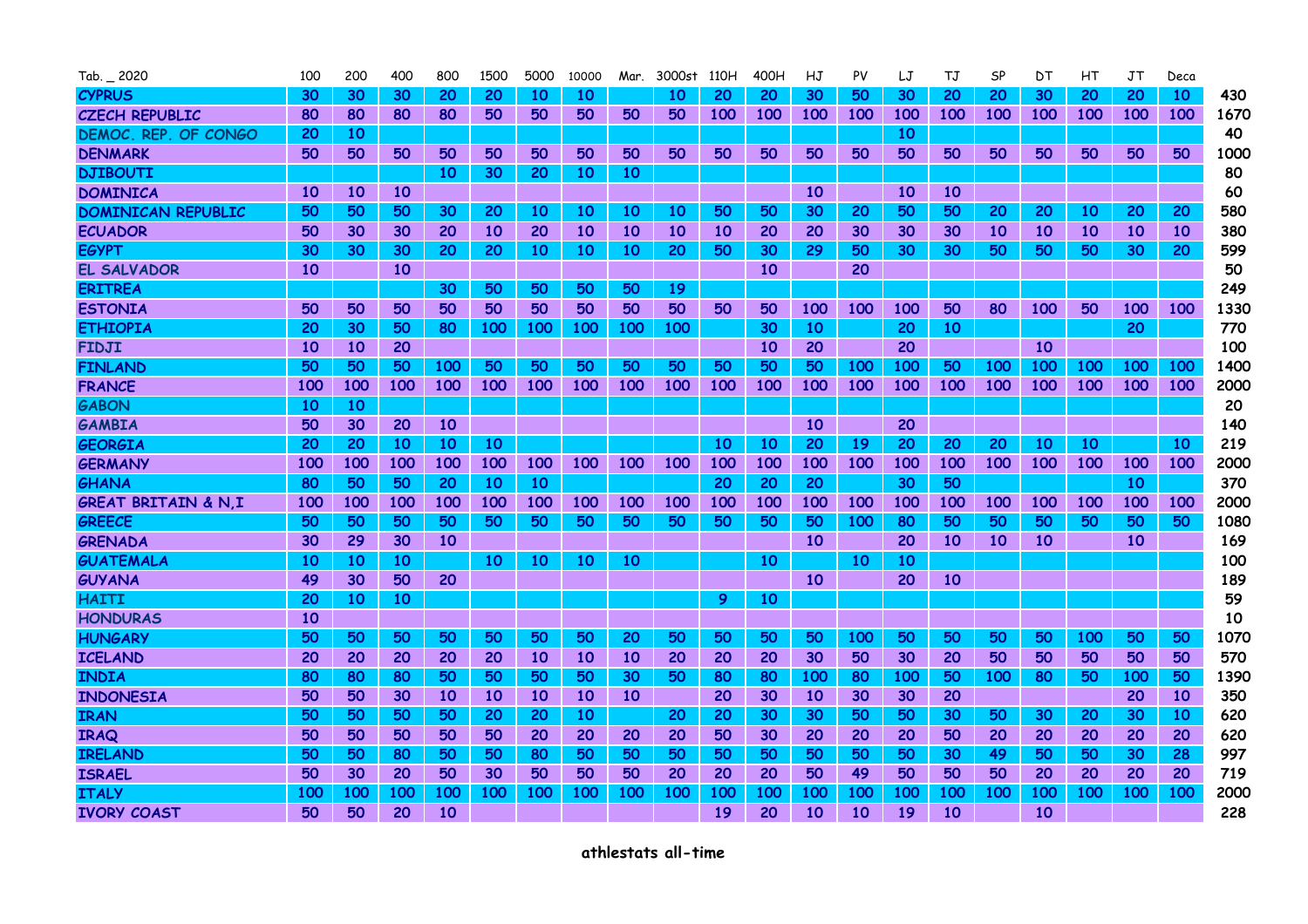| $Tab. = 2020$        | 100 | 200        | 400 | 800 | 1500      | 5000       | 10000     | Mar.       | 3000st | 110H       | 400H       | НJ  | PV         | LJ  | TJ  | SP  | DТ  | НT              | JT         | Deca |      |
|----------------------|-----|------------|-----|-----|-----------|------------|-----------|------------|--------|------------|------------|-----|------------|-----|-----|-----|-----|-----------------|------------|------|------|
| <b>JAMAICA</b>       | 100 | 100        | 100 | 50  | 50        | 10         | 10        |            |        | 80         | 100        | 50  | 48         | 100 | 80  | 80  | 80  | 10              | 20         | 10   | 1078 |
| <b>JAPAN</b>         | 100 | <b>100</b> | 100 | 100 | 100       | 100        | 100       | <b>100</b> | 100    | <b>100</b> | <b>100</b> | 100 | <b>100</b> | 100 | 100 | 50  | 50  | <b>100</b>      | <b>100</b> | 100  | 1900 |
| <b>JORDANIA</b>      | 10  |            |     | 10  |           |            | 10        |            |        |            |            |     |            |     |     |     |     |                 |            |      | 30   |
| <b>KAZAKHSTAN</b>    | 48  | 30         | 30  | 30  | 20        | 20         | 20        | 9          | 20     | 30         | 30         | 50  | 80         | 30  | 30  | 20  | 20  | 20              | 10         | 50   | 597  |
| <b>KENYA</b>         | 50  | 50         | 100 | 100 | 100       | 100        | 100       | 100        | 100    | 30         | 80         | 50  | 20         | 50  | 80  | 10  | 10  | 10 <sup>°</sup> | 50         | 19   | 1209 |
| <b>KIRGHIZISTAN</b>  | 10  | <b>10</b>  | 10  | 10  | 10        | 10         | 10        | 10         |        |            | 10         | 10  | 10         | 10  | 10  |     |     |                 |            | 19   | 149  |
| <b>KOREA (SOUTH)</b> | 80  | 50         | 80  | 50  | 30        | 50         | 50        | 80         | 30     | 50         | 50         | 50  | 50         | 80  | 50  | 50  | 30  | 50              | 50         | 50   | 1060 |
| <b>KOREA DPR</b>     |     |            |     |     |           |            | 10        | 50         |        |            |            |     | 10         |     |     |     |     |                 |            |      | 70   |
| <b>KUWAIT</b>        | 30  | 20         | 20  | 10  | 10        |            |           |            |        | 20         | 20         | 20  | 20         | 20  | 20  | 20  | 10  | 50              | 10         | 10   | 310  |
| <b>LATVIA</b>        | 50  | 50         | 50  | 50  | 50        | 50         | 50        | 50         | 50     | 50         | 50         | 50  | 50         | 50  | 50  | 50  | 50  | 50              | 50         | 50   | 1000 |
| <b>LEBANON</b>       | 10  | 10         | 10  | 10  |           |            |           |            |        |            |            |     |            |     |     |     |     |                 |            |      | 40   |
| <b>LESOTHO</b>       | 10  | 10         |     |     |           | 20         | 20        | 20         |        |            |            |     |            |     |     |     |     |                 |            |      | 80   |
| <b>LIBERIA</b>       | 20  | 20         | 10  |     |           |            |           |            |        |            |            |     |            |     |     |     |     |                 |            |      | 50   |
| <b>LIBYA</b>         | 10  |            | 10  | 10  | <b>10</b> |            |           |            |        |            |            |     |            |     |     |     |     |                 |            |      | 40   |
| <b>LITHUANIA</b>     | 50  | 50         | 50  | 50  | 50        | 50         | 50        | 50         | 50     | 50         | 50         | 50  | 50         | 50  | 50  | 100 | 100 | 50              | 50         | 50   | 1100 |
| <b>LUXEMBOURG</b>    | 20  | <b>10</b>  | 20  | 20  | 10        | 10         | 10        | 10         |        |            | 10         | 20  | 30         | 20  | 10  | 10  | 10  | 10              | 10         |      | 240  |
| <b>MACEDONIA</b>     | 10  |            |     |     |           |            |           |            |        |            |            |     |            |     |     |     |     |                 |            |      | 10   |
| MADAGASCAR           | 20  | 20         | 20  | 10  | 10        |            | 10        | 10         |        |            | 10         |     |            | 10  |     |     |     |                 |            |      | 120  |
| <b>MALAYSIA</b>      | 50  | 50         | 49  | 20  |           |            |           |            |        | 30         | 30         | 30  | 20         | 50  | 30  |     |     |                 | 10         |      | 369  |
| <b>MALI</b>          | 20  | 20         | 10  |     |           |            |           |            |        |            |            | 10  |            | 10  |     |     |     |                 |            |      | 70   |
| <b>MALTA</b>         | 10  |            |     |     |           |            |           |            |        |            |            |     |            |     |     |     |     |                 |            |      | 10   |
| <b>MAURITIUS</b>     | 30  | 30         | 20  | 10  |           |            |           |            |        | 10         | 10         | 20  | <b>10</b>  | 20  | 19  |     | 10  |                 |            |      | 189  |
| <b>MEXICO</b>        | 80  | 80         | 50  | 50  | 50        | 80         | 100       | 100        | 50     | 50         | 50         | 50  | 80         | 50  | 50  | 30  | 30  | 50              | 50         | 50   | 1180 |
| <b>MOLDAVA</b>       | 10  | 20         | 20  | 10  | <b>10</b> | 10         | 10        | 10         | 10     | 10         | 10         | 20  | 30         | 10  | 10  | 10  | 10  | 10              | 10         | 10   | 250  |
| <b>MONGOLIA</b>      |     |            |     |     |           |            |           | 10         |        |            |            | 49  |            |     |     |     |     |                 |            |      | 59   |
| <b>MONTENEGRO</b>    | 10  |            |     |     |           |            |           |            |        |            |            |     |            |     |     | 10  | 10  |                 |            |      | 30   |
| <b>MOROCCO</b>       | 50  | 50         | 50  | 100 | 100       | <b>100</b> | 100       | 100        | 100    | 50         | 50         |     | 50         | 50  | 50  | 20  | 20  | 20              | 20         | 20   | 1100 |
| <b>MOZAMBIQUE</b>    |     |            | 10  |     |           |            |           |            |        |            |            |     |            |     |     |     |     |                 |            |      | 10   |
| <b>MYANMAR</b>       |     |            |     |     |           |            | 10        | 10         |        |            |            |     | 20         |     |     |     |     |                 |            |      | 40   |
| <b>NAMIBIA</b>       | 30  | 30         | 30  | 10  | <b>10</b> | 10         | <b>10</b> | 20         |        | 10         | 10         | 20  |            | 20  | 10  |     |     |                 |            |      | 220  |
| <b>NEPAL</b>         |     |            |     |     |           |            |           | 10         |        |            |            |     |            |     |     |     |     |                 |            |      | 10   |
| <b>NETHERLANDS</b>   | 100 | 100        | 100 | 80  | 80        | 50         | 50        | 50         | 50     | 50         | 50         | 50  | 100        | 50  | 50  | 50  | 50  | 50              | 50         | 100  | 1310 |
| <b>NEW ZEALAND</b>   | 50  | 50         | 50  | 50  | 50        | 50         | 50        | 50         | 50     | 50         | 50         | 50  | 50         | 50  | 50  | 50  | 50  | 50              | 50         | 50   | 1000 |
| <b>NIGERIA</b>       | 100 | 100        | 100 | 30  | 20        | 20         | 20        | 10         | 10     | 80         | 70         | 50  | 20         | 80  | 80  | 29  | 30  | 10              | 30         | 10   | 899  |
| <b>NORWAY</b>        | 50  | 50         | 50  | 100 | 100       | 100        | 80        | 50         | 50     | 50         | 50         | 50  | 80         | 50  | 50  | 80  | 100 | 50              | 100        | 50   | 1340 |
| <b>OMAN</b>          | 20  | 20         | 10  | 10  |           |            |           |            |        |            |            |     |            |     |     |     |     |                 |            |      | 60   |
| <b>PAKISTAN</b>      | 20  | 30         | 30  | 20  | <b>10</b> |            |           |            | 10     | 30         | 30         | 20  | 20         | 30  | 20  | 10  | 20  | 10              | 30         |      | 340  |
| <b>PANAMA</b>        | 20  | 20         | 30  | 10  |           |            |           |            |        | 10         | 10         | 10  |            | 10  |     |     |     |                 |            |      | 120  |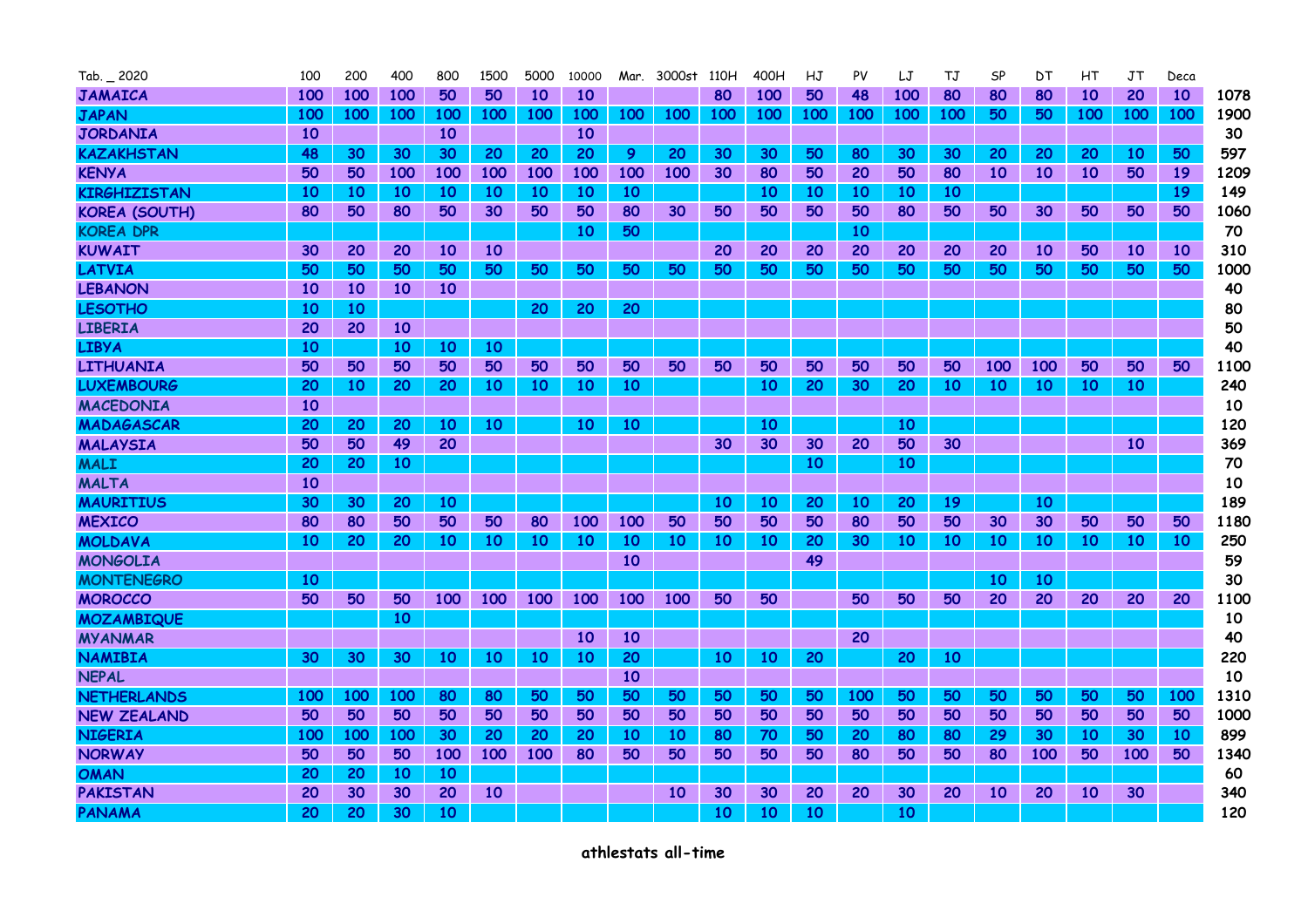| $Tab. = 2020$                | 100        | 200       | 400       | 800        | 1500      |     | 5000 10000      |     | Mar. 3000st 110H |            | 400H | HJ  | PV         | LJ        | ТJ  | SP        | DТ         | НT         | JΤ         | Deca |      |
|------------------------------|------------|-----------|-----------|------------|-----------|-----|-----------------|-----|------------------|------------|------|-----|------------|-----------|-----|-----------|------------|------------|------------|------|------|
| <b>PAPUA NEW GUINEA</b>      | 10         | <b>10</b> | 20        |            |           |     |                 |     |                  |            | 10   |     |            | 10        |     |           |            |            |            |      | 60   |
| <b>PARAGUAY</b>              | <b>10</b>  | <b>10</b> |           |            |           |     |                 |     |                  |            |      |     |            |           |     |           |            |            | 10         |      | 30   |
| <b>PERU</b>                  | 20         | 10        | 20        | 20         | <b>10</b> | 50  | 30              | 20  | 20               | 10         | 10   | 20  | 20         | 20        | 10  | 10        | 10         | 10         | 10         |      | 330  |
| <b>PHILIPPINES</b>           | 50         | 30        | 30        | <b>10</b>  |           |     |                 |     | 10               | <b>10</b>  | 30   | 30  | 50         | 30        | 20  |           |            |            | 10         | 10   | 320  |
| <b>POLAND</b>                | 100        | 100       | 100       | 100        | 100       | 100 | 100             | 100 | 100              | 100        | 100  | 100 | 100        | 100       | 100 | 100       | 100        | 100        | 100        | 100  | 2000 |
| <b>PORTUGAL</b>              | 50         | 50        | 50        | 50         | 100       | 100 | 100             | 100 | 50               | 50         | 50   | 50  | 50         | 50        | 50  | 50        | 50         | 50         | 50         | 50   | 1200 |
| <b>PUERTO RICO</b>           | 50         | 50        | 50        | 50         | 30        | 20  | 20              | 10  | 20               | 50         | 50   | 50  | 50         | 50        | 20  | 30        | 30         | 20         | 50         | 10   | 710  |
| QATAR                        | 50         | 30        | 30        | 30         | 50        | 30  | 29              | 19  | 30               | 10         | 20   | 20  | 20         | 20        | 10  | 20        | 20         | 10         | 10         | 10   | 468  |
| <b>ROMANIA</b>               | 50         | 50        | 50        | 50         | 50        | 50  | 50              | 50  | 50               | 50         | 50   | 50  | 50         | 50        | 50  | 50        | 50         | 50         | 50         | 49   | 999  |
| <b>RUSSIA</b>                | 100        | 100       | 100       | 100        | 100       | 100 | 100             | 100 | 100              | 100        | 100  | 100 | 100        | 100       | 100 | 100       | 100        | 100        | 100        | 100  | 2000 |
| <b>RWANDA</b>                |            |           |           | 10         | 10        | 30  | 30              |     |                  |            |      |     |            |           |     |           |            |            |            |      | 80   |
| <b>SAINT LUCIA</b>           | 20         | 20        | 20        | <b>10</b>  |           |     |                 |     |                  |            |      | 10  |            | 20        |     |           |            |            |            |      | 100  |
| <b>SAINT VINCENT</b>         | 20         | <b>10</b> | 20        |            |           |     |                 |     |                  |            |      |     |            | 10        |     |           |            |            |            |      | 60   |
| <b>SAN MARINO</b>            | 10         |           |           |            |           |     |                 |     |                  |            |      |     |            |           |     |           |            |            |            |      | 10   |
| <b>SAUDI ARABIA</b>          | 50         | 50        | 50        | 20         | 20        | 20  | 20              |     | 20               | 50         | 50   | 30  | 20         | 50        | 30  | 20        | 20         | 10         | 10         | 20   | 560  |
| <b>SENEGAL</b>               | 50         | 50        | 50        | 20         | 10        |     |                 |     |                  | 30         | 30   | 30  | <b>10</b>  | 30        | 30  |           |            |            |            |      | 340  |
| <b>SERBIA</b>                | 50         | 50        | 50        | 50         | 50        | 50  | 50              | 50  | 50               | 50         | 50   | 50  | 50         | 50        | 50  | 50        | 50         | 50         | 50         | 50   | 1000 |
| <b>SEYCHELLES</b>            | 10         | 10        | <b>10</b> |            |           |     |                 |     |                  |            |      | 10  |            | 10        |     |           |            |            |            |      | 50   |
| <b>SIERRA LEONE</b>          | 20         | 20        | 10        |            |           |     |                 |     |                  |            |      |     |            | <b>10</b> |     |           |            |            |            |      | 60   |
| <b>SINGAPORE</b>             | 30         | 20        | 10        |            |           |     |                 |     |                  |            |      | 20  | 50         | 10        |     |           |            |            |            |      | 140  |
| <b>SLOVAK REPUBLIC</b>       | 50         | 50        | 50        | 50         | 50        | 50  | 50              | 50  | 50               | 50         | 50   | 50  | 50         | 50        | 50  | 50        | 50         | 50         | 50         | 50   | 1000 |
| <b>SLOVENIA</b>              | 50         | 50        | 50        | 50         | 50        | 50  | 50              | 50  | 50               | 50         | 50   | 50  | 50         | 50        | 50  | 50        | 50         | 50         | 50         | 50   | 1000 |
| <b>SOMALIA</b>               |            |           |           | 10         | 20        | 20  | 10 <sup>°</sup> |     |                  |            |      |     |            |           |     |           |            |            |            |      | 60   |
| SOUTH AFRICA                 | 100        | 100       | 100       | 100        | 100       | 80  | 100             | 100 | 80               | <b>100</b> | 100  | 99  | 79         | 80        | 50  | 98        | 100        | 50         | 100        | 50   | 1766 |
| <b>SPAIN</b>                 | <b>100</b> | 100       | 100       | <b>100</b> | 100       | 100 | <b>100</b>      | 100 | 100              | <b>100</b> | 100  | 100 | <b>100</b> | 100       | 100 | 100       | <b>100</b> | <b>100</b> | <b>100</b> | 100  | 2000 |
| <b>SRI LANKA</b>             | 50         | 50        | 80        | 50         | 30        | 20  | <b>10</b>       | 10  | 10               | 30         | 30   | 50  | 50         | 80        | 50  |           |            |            | 50         |      | 650  |
| <b>ST KITTS &amp; NEVIS</b>  | 30         | 30        | 20        |            |           |     |                 |     |                  |            |      |     |            | 20        |     |           |            |            |            |      | 100  |
| <b>SUDAN</b>                 | <b>10</b>  | <b>10</b> | 20        | 30         | 30        | 30  | <b>10</b>       |     | 10               |            |      | 10  |            |           |     |           |            |            |            |      | 160  |
| <b>SURINAME</b>              | 10         | <b>10</b> |           |            |           |     |                 |     |                  |            |      |     |            | 10        | 10  |           |            |            |            |      | 40   |
| <b>SWAZILAND</b>             | 10         | <b>10</b> | 10        |            |           |     |                 | 10  |                  |            |      |     |            |           |     |           |            |            |            |      | 40   |
| <b>SWEDEN</b>                | 50         | 50        | 50        | 80         | 50        | 50  | 50              | 50  | 50               | 50         | 50   | 100 | <b>100</b> | 100       | 99  | 80        | 50         | 50         | 50         | 98   | 1307 |
| <b>SWITZERLAND</b>           | 50         | 50        | 50        | 50         | 50        | 50  | 50              | 30  | 50               | 50         | 50   | 50  | 100        | 50        | 50  | 50        | 50         | 50         | 50         | 100  | 1080 |
| <b>SYRIA</b>                 |            |           | 10        | 10         | 10        |     |                 |     | 10               |            | 10   |     | 10         | 10        |     |           | 10         |            | 10         | 10   | 100  |
| <b>TAJIKISTAN</b>            |            |           | 10        | <b>10</b>  |           |     |                 |     |                  |            | 10   | 10  |            | 10        |     |           |            | 10         |            |      | 60   |
| <b>TANZANIA</b>              |            |           | 20        | 10         | 30        | 50  | 50              | 50  | 10               |            |      |     |            |           |     |           |            |            |            |      | 220  |
| <b>THAILAND</b>              | 50         | 50        | 50        | 20         |           |     |                 |     |                  | 20         | 30   | 30  | 30         | 50        | 30  | <b>10</b> | <b>10</b>  |            | 10         | 10   | 400  |
| <b>TOGO</b>                  | 10         | 10        |           |            |           |     |                 |     |                  |            |      |     |            | 10        |     |           |            |            |            |      | 30   |
| <b>TRINIDAD &amp; TOBAGO</b> | 80         | 80        | 80        | 50         | 10        |     |                 |     |                  | 30         | 50   | 20  |            | 50        | 30  | 20        | 20         |            | 20         |      | 540  |